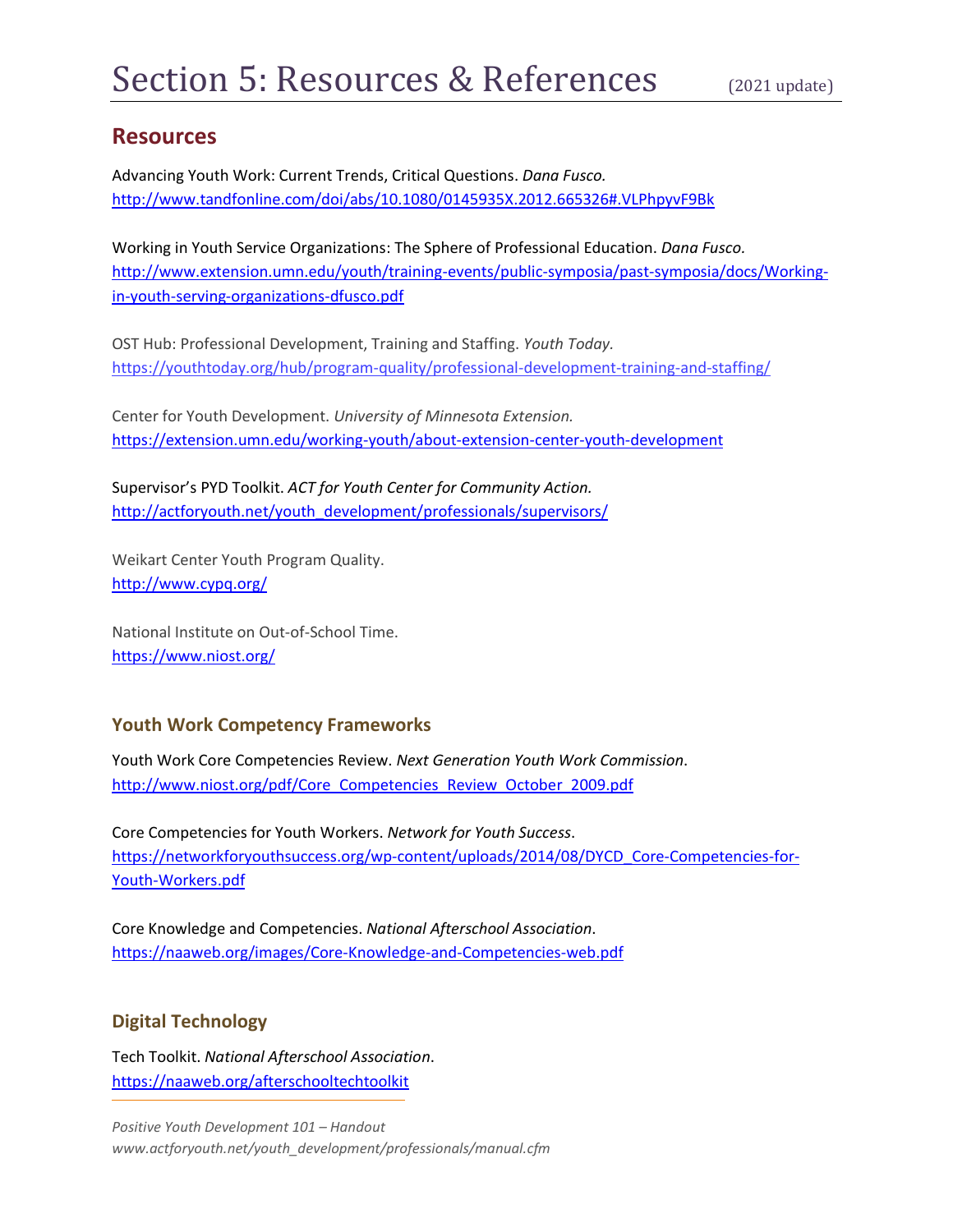Educator Resources. *Common Sense*. https://www.commonsense.org/education/

Wide Open School. *Common Sense*. https://wideopenschool.org/

What Kids Can Do. http://www.whatkidscando.org/resources/spec\_youthmedia.html

Digital Generation Project. *Edutopia*. http://www.edutopia.org/digital-generation

Institute of Play. www.instituteofplay.org

#### **Addressing Biases**

Project Implicit. *Harvard University.* https://implicit.harvard.edu/implicit/

Outsmarting Human Minds. *Harvard University.* https://outsmartinghumanminds.org/

Creating an anti-bias learning environment. *Anti-Defamation League.* https://www.adl.org/education/resources/tools-and-strategies/creating-an-anti-bias-learning**environment** 

Understanding and confronting racial injustice. *University of Minnesota Extension.* https://www.adl.org/education/resources/tools-and-strategies/creating-an-anti-bias-learningenvironment

Young people's civil liberties:

- Youth and Student Rights. *New York Civil Liberties Union.* http://www.nyclu.org/issues/youth-and-student-rights
- Ask the Judge. *Thomas A. Jacobs.* http://www.askthejudge.info/

# **References**

Banaji, M. R., & Greenwald, A. G. (2013). Blindspot: Hidden Biases of Good People. New York: Delacorte Press.

*Positive Youth Development 101 – Handout www.actforyouth.net/youth\_development/professionals/manual.cfm*